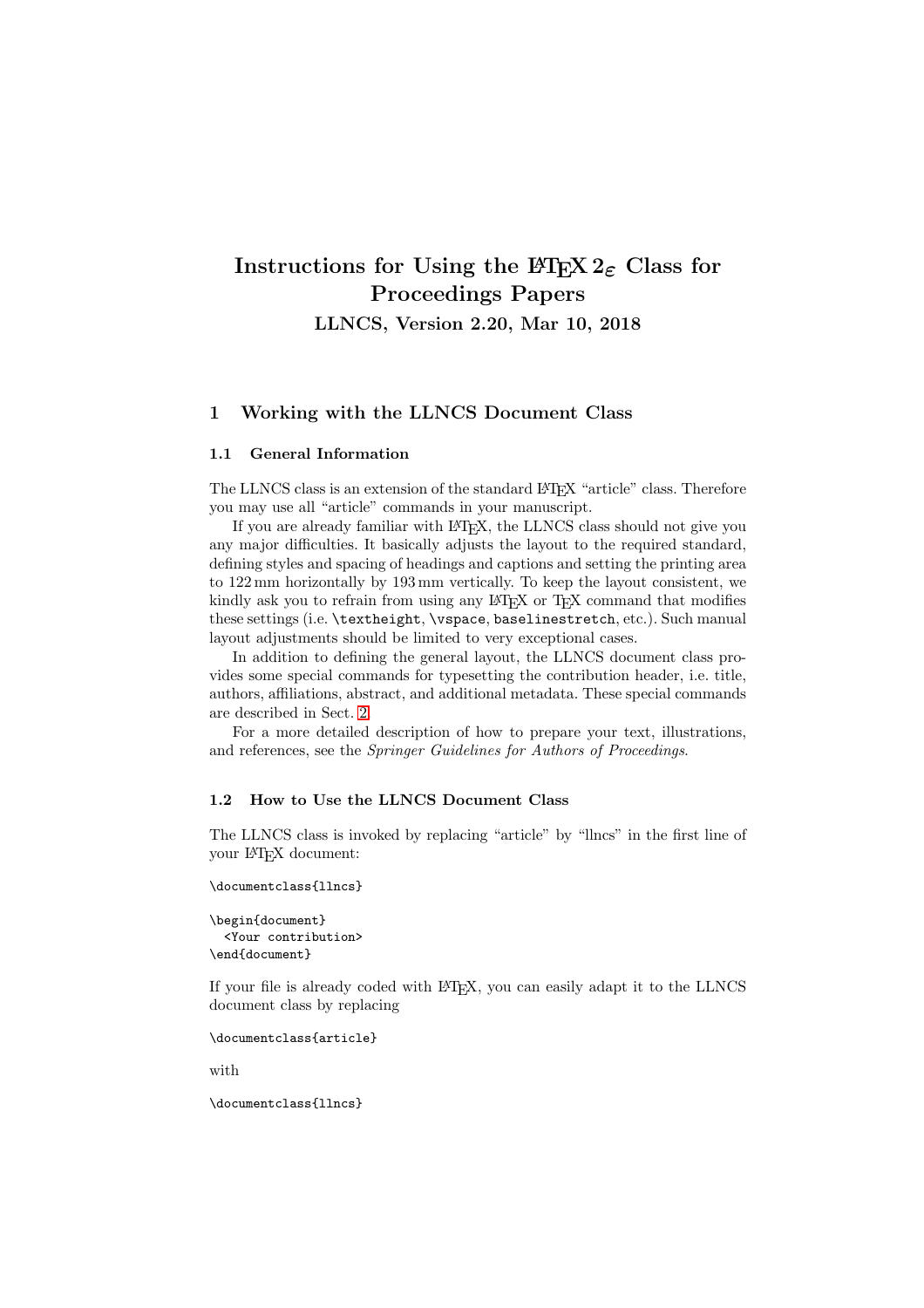# <span id="page-1-0"></span>**2 How to Code the Header of Your Paper**

#### **2.1 Title**

\title Please code the title of your contribution as follows:

\title{<Your contribution title>}

All words in titles should be capitalized except for conjunctions, prepositions (e.g. on, of, by, and, or, but, from, with, without, under), and definite/indefinite articles (the, a, an), unless they appear at the beginning. Formula letters are typeset as in the text. Long titles that run over multiple lines can be wrapped explicitly with \\. Titles have no end punctuation.

Acknowledgements should generally be placed in an unnumbered subsection at the end of the paper. If you still need to refer to a support or funding program \thanks in a note to the title, you can use the\thanks macro inside the title:

\title{<Your contribution title>\thanks{<granted by x>}}

Please do not use \thanks inside \author or \institute as footnotes for these elements are not supported in the online version and will therefore be dropped.

\fnmsep If you need two or more footnotes please separate them with \fnmsep (i.e. footnote mark separator).

\titlerunning If a long title does not fit in the single line of the running head, a warning is generated. You can specify an abbreviated title for the running head with the command

\titlerunning{<Your abbreviated contribution title>}

\subtitle An optional subtitle may also be added:

\subtitle{<subtitle of your contribution>}

# **2.2 Author(s)**

 $\a$ uthor The name(s) of the author(s) are specified by:

\author{<author(s) name(s)>}

- \and If there is more than one author, please separate them by \and. This makes sure that correct punctuation is inserted according to the number of authors.
- \inst Numbers referring to different addresses or affiliations should be attached to each author with the \inst{<number>} command. If an author is affiliated with multiple institutions the numbers should be separated by a comma, for example \inst{2,3}.
- \orcidID ORCID identifiers can be included with

\orcidID{<ORCID identifier>}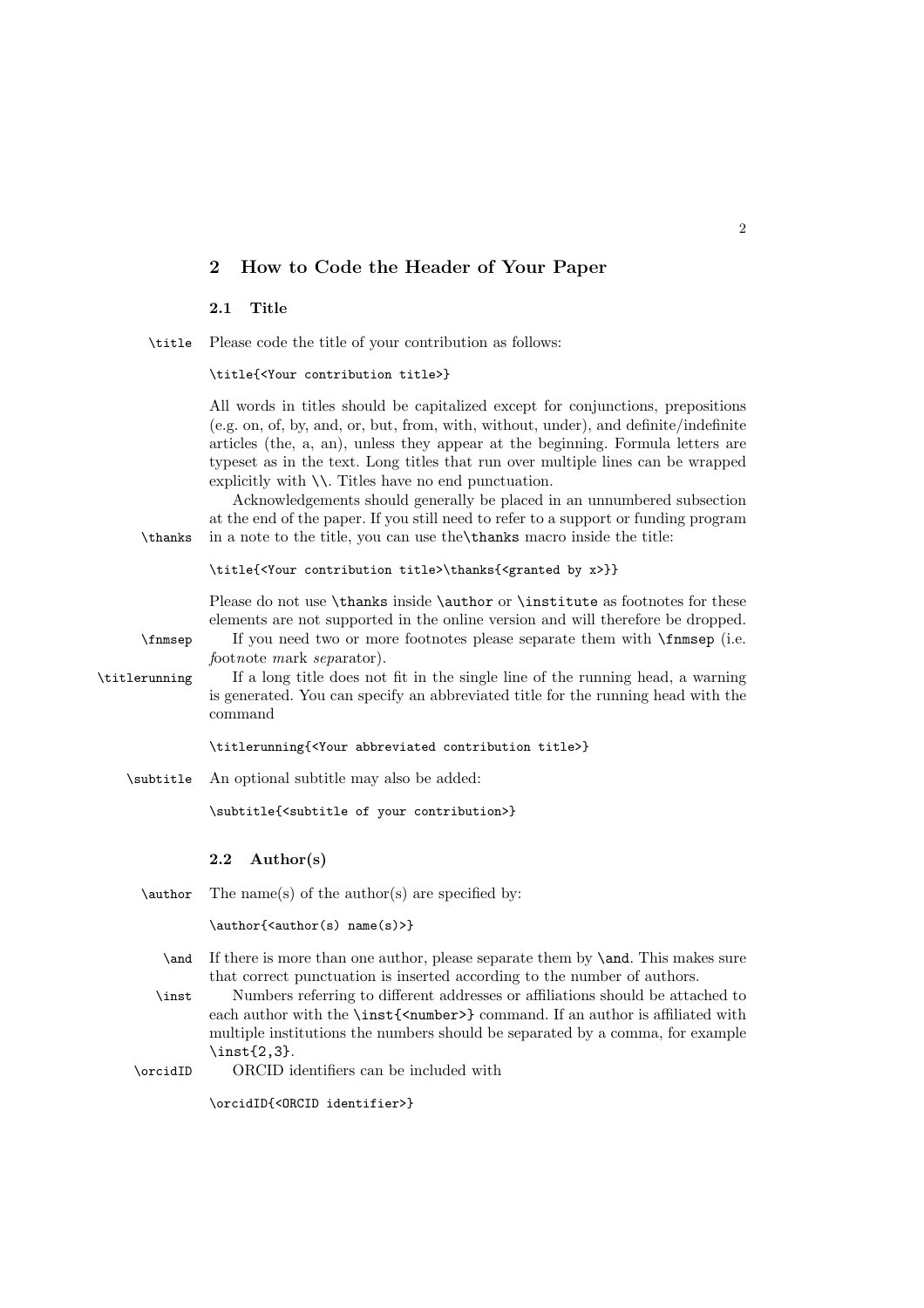The ORCID (Open Researcher and Contributor ID) registry provides authors with unique digital identifiers that distinguish them from other researchers and help them link their research activities to these identifiers. Authors who are not yet registered with ORCID are encouraged to apply for an individual ORCID id at <https://www.orcid.org> and to include it in their papers. In the final publication, the ORCID id will be replaced by an ORCID icon  $\bullet$ , which will link from the eBook to the actual ID in the ORCID database. The ORCID icon will also replace the number in the printed book.

If you have done this correctly, the author line now reads, for example:

```
\author{First Author\inst{1}\orcidID{0000-1111-2222-3333} \and
Second Author\inst{2,3}\orcidID{1111-2222-3333-4444}}
```
The given name(s) should always be followed by the family name(s). Authors who have more than one family name should indicate which part of their name represents the family name(s), for example by non-breaking spaces Jos\'{e} Martinez~Perez or curly braces Jos\'{e} {Martinez Perez}.

\authorrunning As given name(s) are to be shortened to initials in the running heads, specifying an abbreviated author list with the optional command:

#### \authorrunning{<abbreviated author list>}

might add some clarity about the correct representation of author names, in the running-heads as well as in the author index.

#### **2.3 Affiliations**

\institute Addresses of institutes, companies, etc. should be given in \institute. \and Multiple affiliations are separated by \and, which automatically assures correct numbering:

> \institute{<name of an institute> \and <name of the next institute> \and <name of the next institute>}

\email Inside \institute you can use

\email{<email address>}

\url and

\url{<url>}

to provide author email addresses and Web pages. If you need to typeset the tilde  $character - e.g.$  for your Web page in your unix system's home directory – the \homedir command will do this. If multiple authors have the same affiliation, please check that the order of email addresses matches the sequence of (affiliated) author names.

Please note that, if email addresses are given in your paper, they will also be included in the metadata of the online version.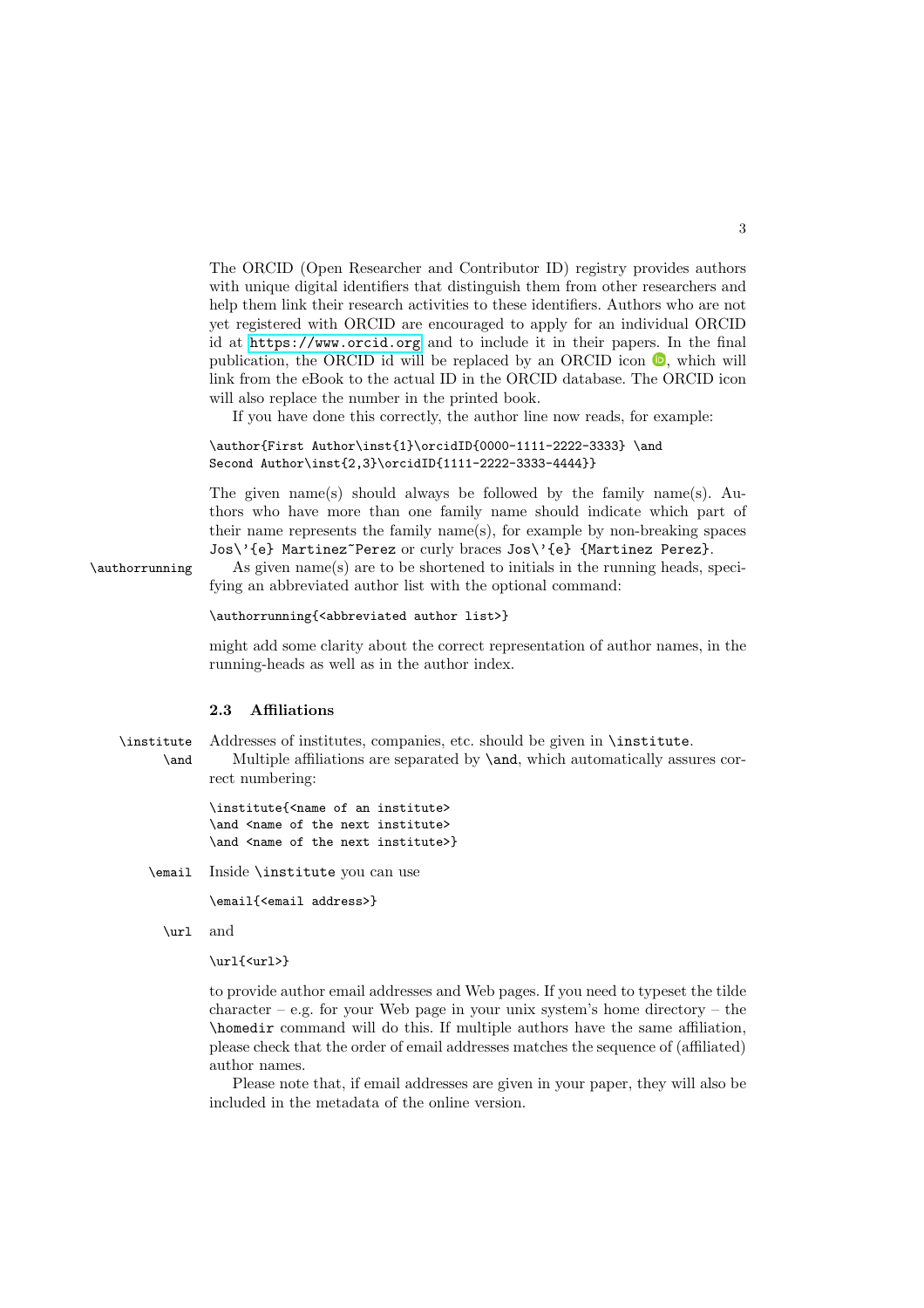### **2.4 Format the Header**

\maketitle The command \maketitle formats the header of your paper. If you leave it out the work done so far will produce no text.

#### **2.5 Abstract and Keywords**

abstract The abstract is coded as follows:

\begin{abstract} <Text of the summary of your paper> \end{abstract}

\keywords Keywords should be specified inside the abstract environment. Please capitalize \and the first letter of each keyword and again separate them with \and:

\keywords{First keyword \and Second keyword \and Third keyword}

The keyword separator will then be properly rendered as a middle dot.

# **3 How to Code the Body of Your Paper**

#### **3.1 General Rules**

From a technical point of view, the LLNCS document class does not require any specific LATEX coding in the body of your paper. You can simply use the commands provided by the 'article' document class. For more information about what will be done with your manuscript before publication, please refer to the Springer Guidelines for Authors of Proceedings.

#### **3.2 Special Math Characters**

The LLNCS document class supports some additional special characters:

| $\qquad \qquad \text{yields} \geq$ |               | <b>\getsto</b> yields $\leftrightarrows$ |               |  |
|------------------------------------|---------------|------------------------------------------|---------------|--|
| \lid                               | vields $\leq$ | \gid                                     | yields $\geq$ |  |

If you need blackboard bold characters, i.e. for sets of numbers, please load the related  $A\mathcal{M}S$ -T<sub>E</sub>Xfonts. If for some reason this is not possible you can also use the following commands from the LLNCS class:

| \bbbc   | vields $\mathbb C$ |              | \bbbf yields | $\mathbb{F}$ |
|---------|--------------------|--------------|--------------|--------------|
| \bbbh   | yields             | $\mathbb{H}$ | \bbbk yields | K            |
| \bbbm   | vields M           |              | \bbbn yields | IN           |
| \bbbp   | vields             | $\mathbb{P}$ | bbbq vields  | $\omega$     |
| \bbbr   | vields             | $\mathbb R$  | bbbs vields  | - S          |
| \bbbt   | vields             | T            | bbbz yields  | ZZ           |
| \bbbone | yields             | 11           |              |              |

Please note that all these characters are only available in math mode.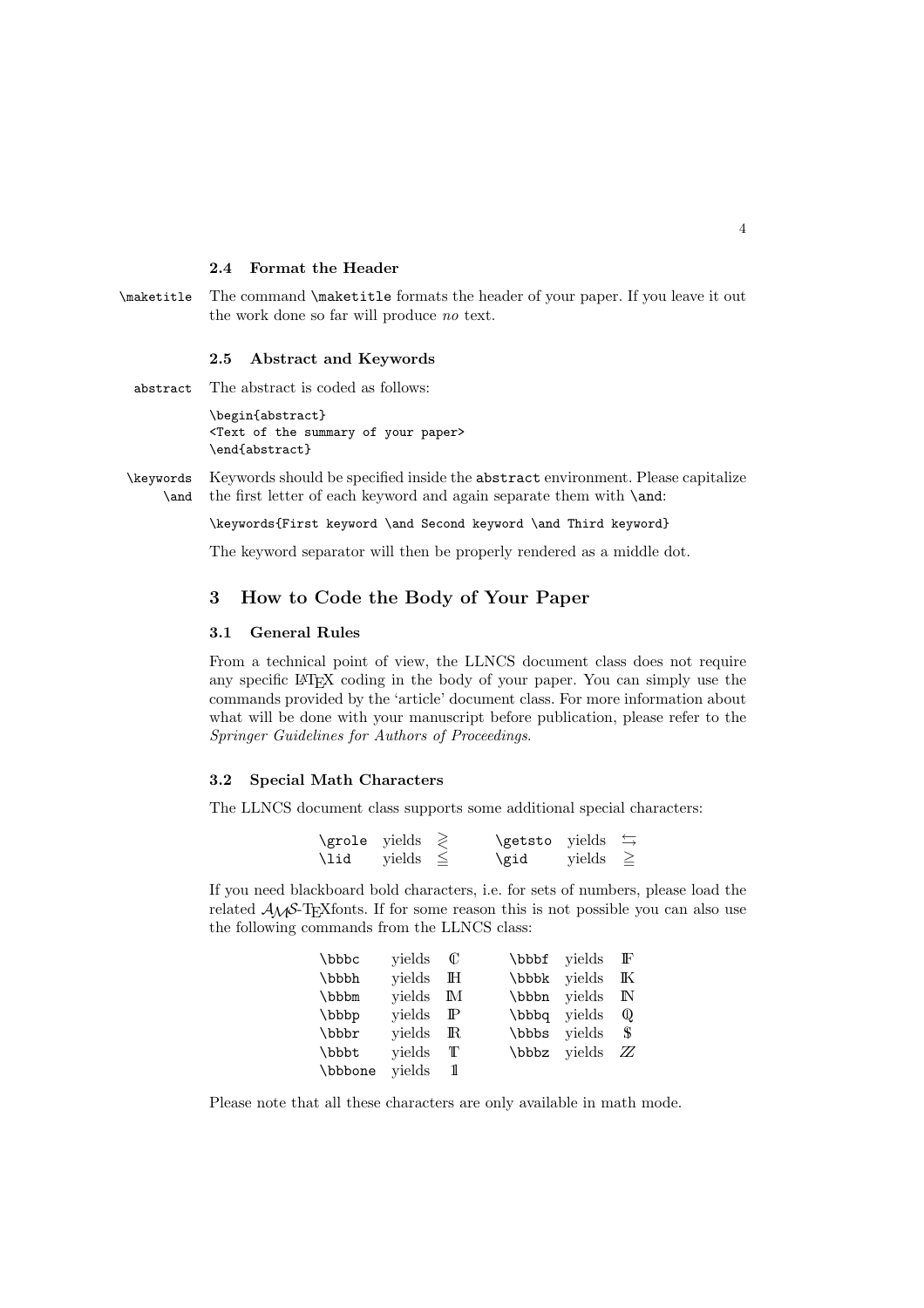# **4 Theorems, Definitions, and Proofs**

# **4.1 Predefined Theorem-Like Environments**

\begin{note} <text> \end{note} \begin{problem} <text> \end{problem} \begin{property} <text> \end{property} \begin{question} <text> \end{question} \begin{remark} <text> \end{remark} \begin{solution} <text> \end{solution}

proof ing in italics and the text in upright roman.

\begin{claim} <text> \end{claim} \begin{proof} <text> \end{proof}

| corollary                     |                                                       | Several theorem-like environments are predefined in the LLNCS document class.                                                                                                                               |
|-------------------------------|-------------------------------------------------------|-------------------------------------------------------------------------------------------------------------------------------------------------------------------------------------------------------------|
| definition                    |                                                       | The following environments have a bold run-in heading, while the following text                                                                                                                             |
| lemma                         | is in italics:                                        |                                                                                                                                                                                                             |
| proposition<br>theorem        | \begin{corollary}<br>\begin{lemma}<br>\begin{theorem} | <text> \end{corollary}<br/>\begin{definition} <text> \end{definition}<br/><math>\texttt{1emma}</math><br/>\begin{proposition} <text> \end{proposition}<br/><text> \end{theorem}</text></text></text></text> |
| case<br>conjecture<br>example | heading is bold as well:                              | Other theorem-like environments render the text in roman, while the run-in                                                                                                                                  |
| exercise<br>note<br>problem   | \begin{case}<br>\begin{example}<br>\begin{exercise}   | $\texttt{\end{case}}$<br>\begin{conjecture} <text> \end{conjecture}<br/><text> \end{example}<br/><text> \end{exercise}</text></text></text>                                                                 |

\qed Proofs may contain an eye catching square, which can be inserted with \qed) before the environment ends.

claim Finally, there are also two unnumbered environments that have the run-in head-

#### **4.2 User-Defined Theorem-Like Environments**

\spnewtheorem We have enhanced the standard \newtheorem command and slightly changed its syntax to get two new commands \spnewtheorem and \spnewtheorem\* that now can be used to define additional environments. They require two additional arguments, namely the font style of the label and the font style of the text of the new environment:

\spnewtheorem{<env\_nam>}[<num\_like>]{<caption>}{<cap\_font>}{<br/><br/><br/></>/>

For example,

property question remark solution

\spnewtheorem{maintheorem}[theorem]{Main Theorem}{\bfseries}{\itshape}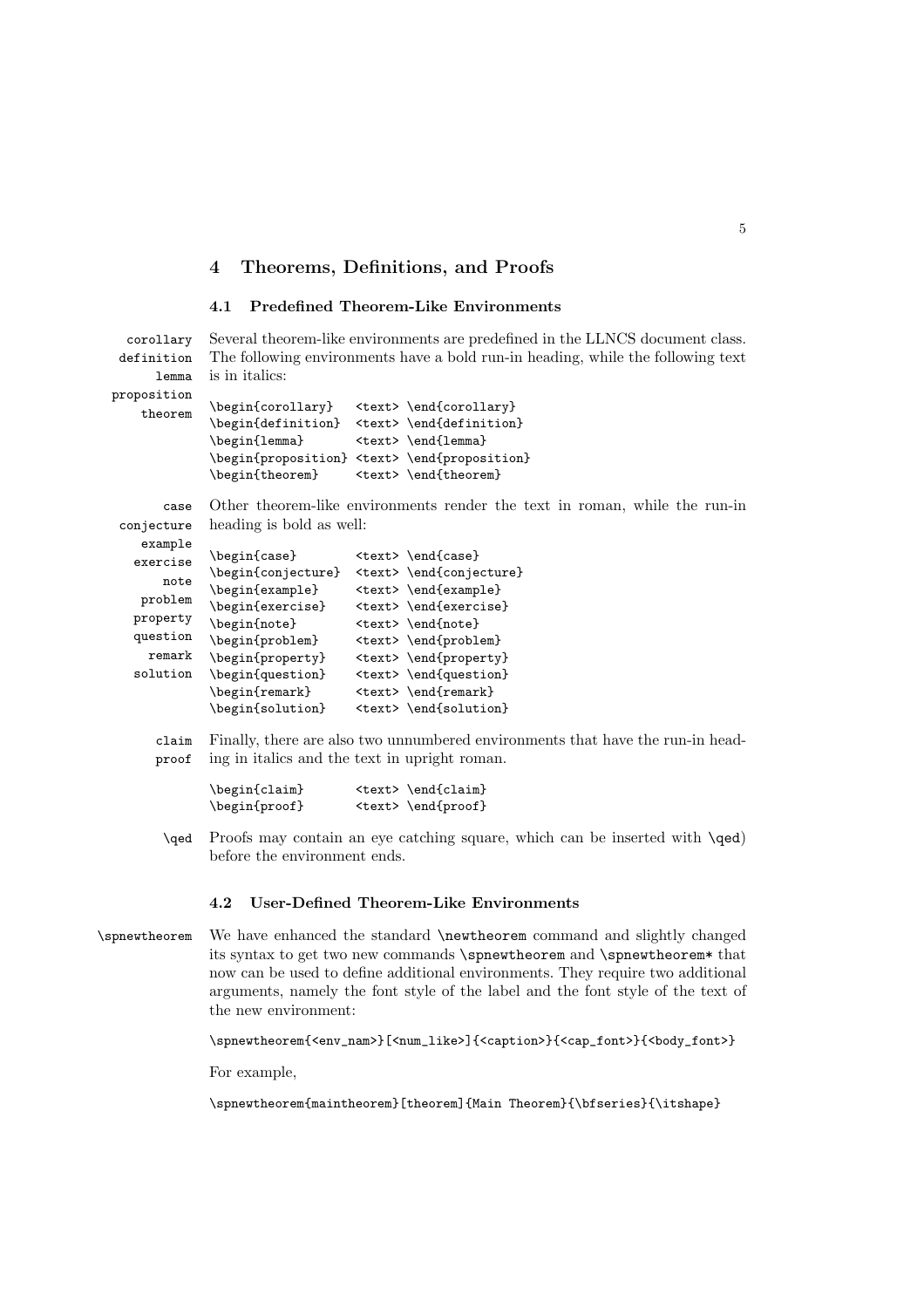will create a *main theorem* environment that is numbered together with the predefined theorem. The sharing of the default counter ([theorem]) is desired. If you omit the optional second argument of \spnewtheorem, a separate counter for your new environment is used throughout your document.

In combination with the (obsolete) class option envcountsect (see. Sect. [6\)](#page-6-0), the \spnewtheorem command also supports the syntax:

\spnewtheorem{<env\_nam>}{<caption>}[<within>]{<cap\_font>}{<br/><br/><br/></>/>

With the parameter  $\langle \text{within} \rangle$ , you can control the sectioning element that resets the theorem counters. If you specify, for example, subsection, the newly defined environment is numbered subsectionwise.

\spnewtheorem\* If you wish to add an unnumbered environment, please use the syntax

\spnewtheorem\*{<env\_nam>}{<caption>}{<cap\_font>}{<br/><br/>{<br/><br/></></>

# **5 References**

There are three options for citing references:

- arabic numbers, i.e. [1], [3–5], [4–6,9],
- labels, i.e. [CE1], [AB1,XY2],
- author/year system, (Smith et al. 2000), (Miller 1999a, 12; Brown 2018).

We prefer citations with arabic numbers, i.e. the usage of \bibitem without an citeauthoryear optional parameter. If you want to use the author/year system, you can use the class option citeauthoryear, i.e.

\documentclass[citeauthoryear]{llncs}

Please note that this option does not automatically change your citations to the author/year style. It basically redefines the \bibitem command to take the publication year as an optional parameter that is displayed instead of an arabic number. Author name(s) and, if necessary, parentheses are to be typed manually. If your reference reads

```
\bibitem[2016]{vdaalst:2016}
van der Aalst, W.: Process Mining, 2nd ed. Springer, Heidelberg (2016)
```
and is cited as follows:

... is shown by van der Aalst (\cite{vdaalst:2016})

the resulting text will be:

". . . is shown by van der Aalst (2016)."